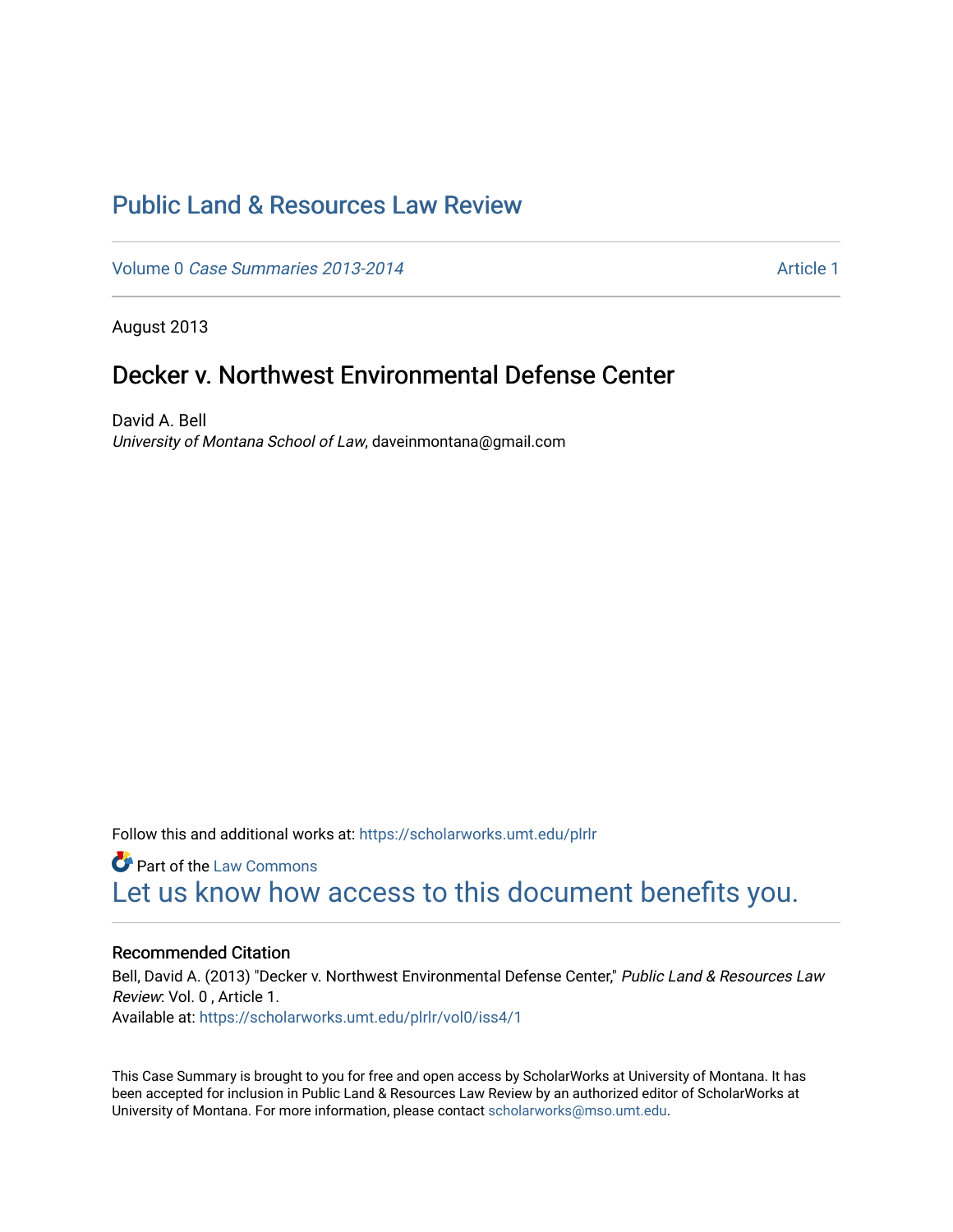## *Decker v. Northwest Environmental Defense Center***,** *\_\_\_* **U.S.** *\_\_\_,* **133 S. Ct. 1326, 185 L. Ed. 2d 447 (2013).**

#### **David A. Bell**

#### **I. ABSTRACT**

In *Decker v. Northwest Environmental Defense Center<sup>1</sup> ("Decker"), the United States* Supreme Court considered whether the Clean Water Act ("CWA") and its implementing regulations require states and industry to obtain permits for stormwater runoff from ditches and culverts built as part of logging roads. The Court determined that the Rule exempts discharges of "channeled stormwater" from logging roads under the CWA.

#### **II. INTRODUCTION**

 Northwest Environmental Defense Center (NEDC) brought an action against Oregon timber officials and timber companies alleging that they violated the CWA by discharging polluted stormwater from logging road ditches into two Oregon rivers without obtaining National Pollution Discharge Elimination System (NPDES) permits.<sup>2</sup> The NEDC invoked the CWA's citizen suit provision, 33 U.S.C. § 1365, naming as defendants logging companies as well as state and local governments.<sup>3</sup> The suit alleged that defendants (here, petitioners) caused discharges of sediment-laden stormwater runoff into the South Fork Trask River and the Little South Fork Kilchis River in the Oregon State Forest.<sup>4</sup> NEDC alleged that defendants failed to obtain the required NPDES permits for these discharges in violation of the CWA. $^5$  Defendants, with the United States as *amicus curiae*, argued that the EPA's interpretation of its regulations and NPDES requirements (which exempted the discharges) was permissible under the CWA. $^6$ 

-

<sup>1</sup> *Decker v. Northwest Environmental Defense Center*, *\_\_\_* U.S. *\_\_\_,* 133 S. Ct. 1326,

<sup>185</sup> L. Ed. 2d 447 (2013).

<sup>2</sup> *Id*. at 1333.

<sup>3</sup> *Id.*

 $^4$  *Id.* 

<sup>5</sup> *Id.*

<sup>6</sup> *Id.*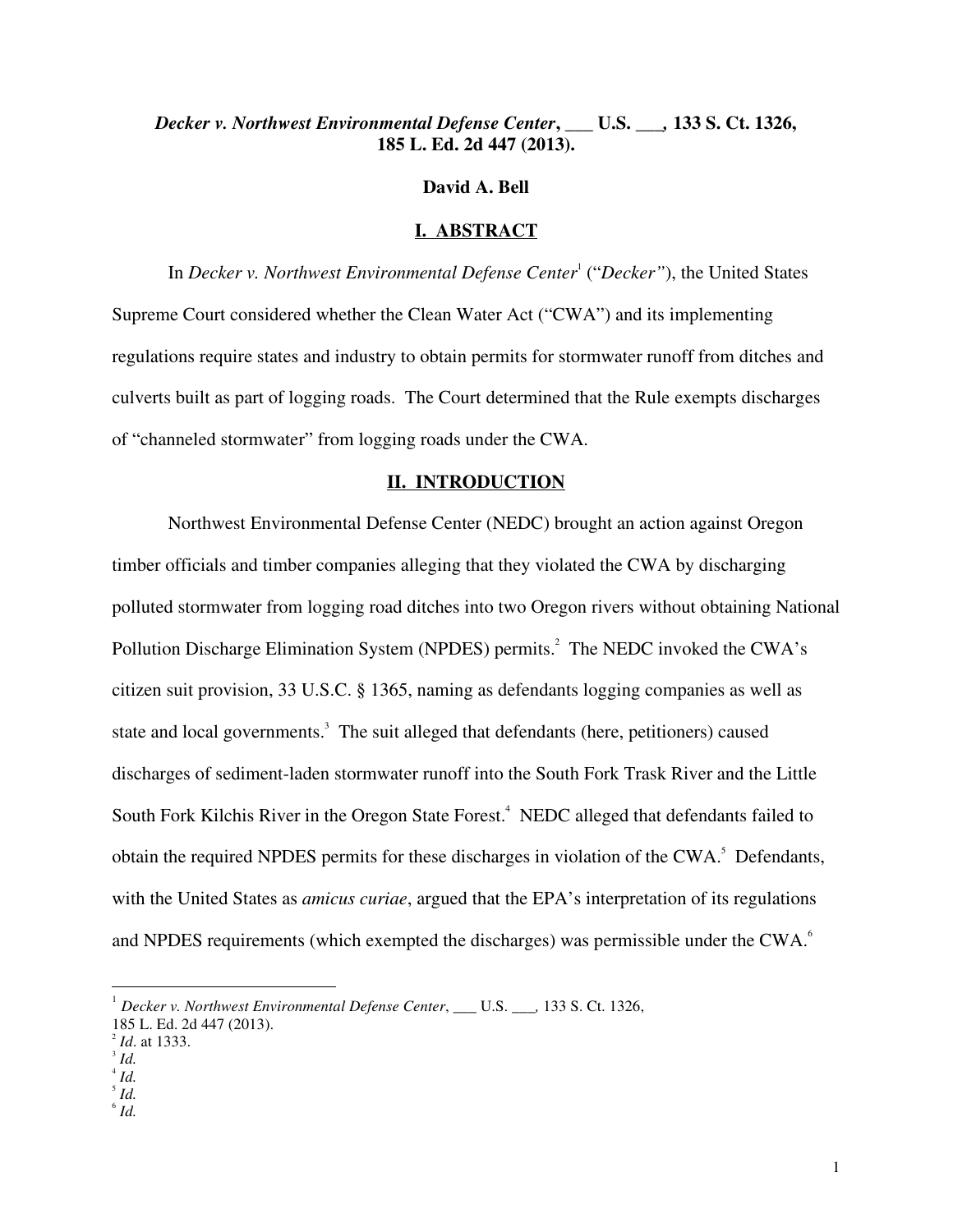#### **III. FACTUAL AND PROCEDURAL BACKGROUND**

 Congress passed the Clean Water Act in 1972 to maintain the integrity of the "Nation's waters."<sup>7</sup> The CWA requires individuals, corporations, and governments to secure NPDES permits prior to "discharging pollution from any point source into the navigable waters of the United States."<sup>8</sup>

 At issue in the case is the whether the natural runoff from rain, or "stormwater," that collects and drains from logging roads is an industrial stormwater discharge requiring an NPDES permit.<sup>9</sup> When the CWA was passed, it required the EPA to regulate water discharges that involve "industrial activity."<sup>10</sup> Thus, the EPA wrote the "Industrial Stormwater Rule".<sup>11</sup> In the rule, the EPA created a list of industries whose stormwater discharges would be regulated under the title "Standard Industrial Classification 24."<sup>12</sup> The dispute in *Decker* centers around two issues: 1) whether logging is an industrial activity, and 2) whether logging was included as part of the "Standard Industrial Classifications 24" under EPA's industrial stormwater rule.<sup>13</sup>

 In September 2006, NEDC filed suit in the United States District Court for the District of Oregon. NEDC brought suit under the citizen provision of the CWA, 33 U.S.C. § 1365(a), which provides that "any citizen may commence a civil action on his own behalf ... against any person" alleged to be in violation of the CWA. The lawsuit named as defendants the Oregon State Forester, the Oregon Board of Forestry, and several logging companies that used the roads including Stimson Lumber Company and Georgia Pacific.<sup>14</sup> The complaint alleged that defendants discharged channeled stormwater without proper NPDES discharge permits, in

1

<sup>7</sup> 86. Stat. 816, 33 U.S.C. § 1251(a).

<sup>8</sup> *Decker,* 133 S. Ct. at 1331 (citation omitted).

<sup>9</sup> *Id*. at 1332.

<sup>10</sup> *Id*.

 $\prod_{i=1}^{11} Id.$ 

 $\int_{12}^{12}$  *Id.* 

<sup>13</sup> *Id.*

<sup>&</sup>lt;sup>14</sup> *Northwest Environmental Defense Center v. Brown*, 640 F.3d 1063, 1067 (9th Cir. 2011).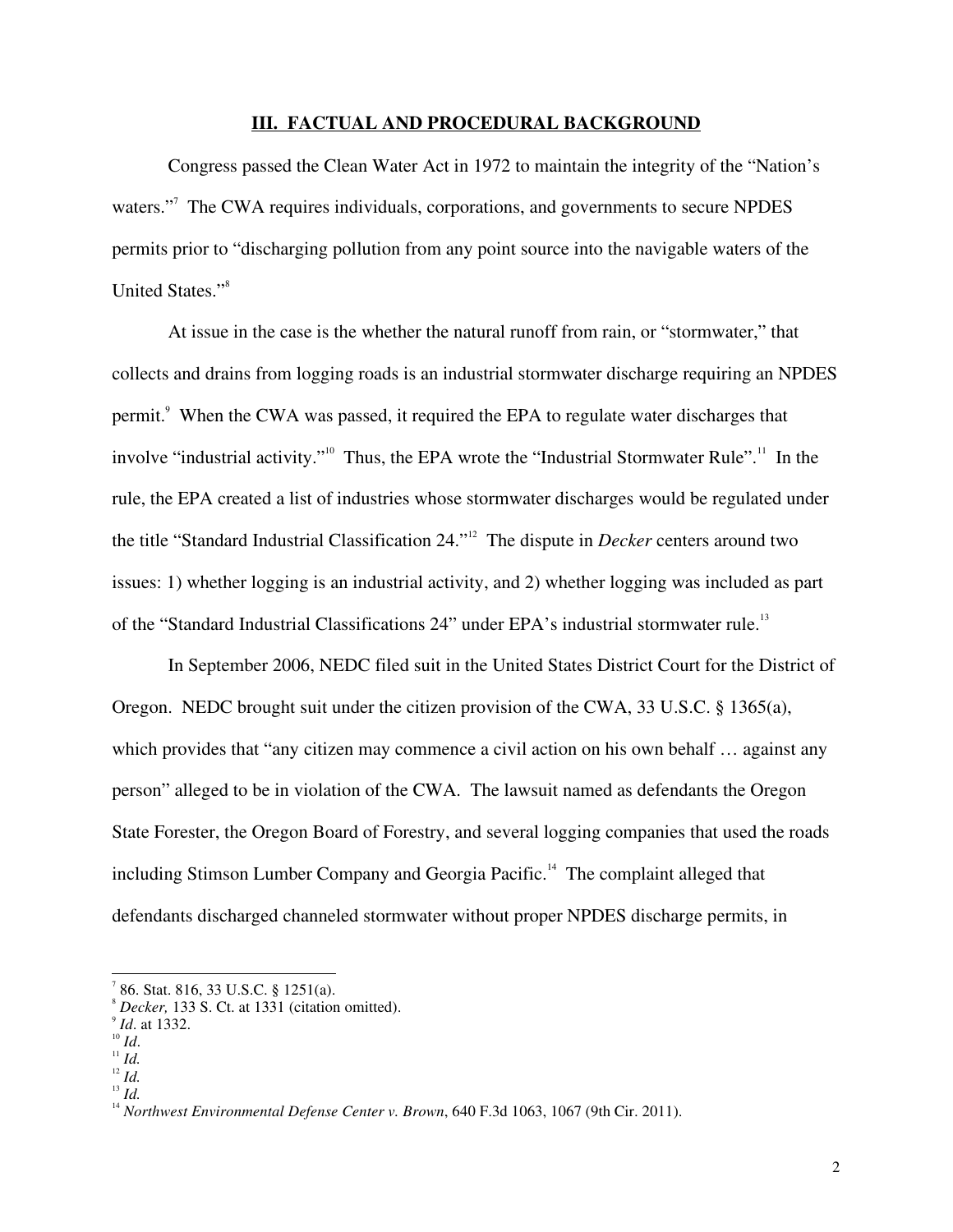violation of the  $CWA$ <sup>15</sup>

 The Oregon District Court dismissed the case for failure to state a claim, finding that the alleged discharges were not industrial pollution and therefore did not require NPDES permits.<sup>16</sup> The Court of Appeals for the Ninth Circuit reversed this decision, finding that the discharges were from an industrial activity and not exempt from the NPDES permitting system and defendants were in violation of the CWA. $^{17}$ 

#### **III. ANALYSIS**

#### **A. The Court has Proper Jurisdiction**

 The Court found that respondents NEDC properly established jurisdiction for this suit under 33 U.S.C. § 1365(a) of the CWA which "authorizes private enforcement of the provisions of the [the Clean Water Act]" and its implementing regulations.<sup>18</sup> Before the Court, petitioners argued that the suit was barred by 33 U.S.C. § 1369(b), a separate provision of the CWA that provides for judicial review of implementing regulations. That review is limited to challenging implementing regulations within 120 days of the Administrator's action.<sup>19</sup> The Court found that the Court of Appeals was correct in finding that this exclusive jurisdiction was not applicable, agreeing that "citizen suit" standing was proper against an alleged discharger by a citizen who sought to enforce the CWA.<sup>20</sup> Specifically, the Court noted that the action was within the scope of § 1365 of the CWA because NEDC's suit did not challenge the Silvicultural Rule, but sought to enforce a permissible reading of that rule. $21$ 

### **B. The EPA's Proposal of a New Rule Does Not Make the Issue Moot.**

Just prior to oral arguments, the EPA proposed a new regulation to amend and clarify the

 $\overline{a}$ 

<sup>15</sup> *Decker*, 133 S. Ct. at 1333.

<sup>16</sup> *Id.*

<sup>17</sup> *Northwest, 640 F.3d at 1085.* 

<sup>18</sup> *Decker*, 133 S. Ct. at 1333*.*

<sup>19</sup> *Id. <sup>20</sup> Id.*

 $\int_{21}^{1}$  *Id.*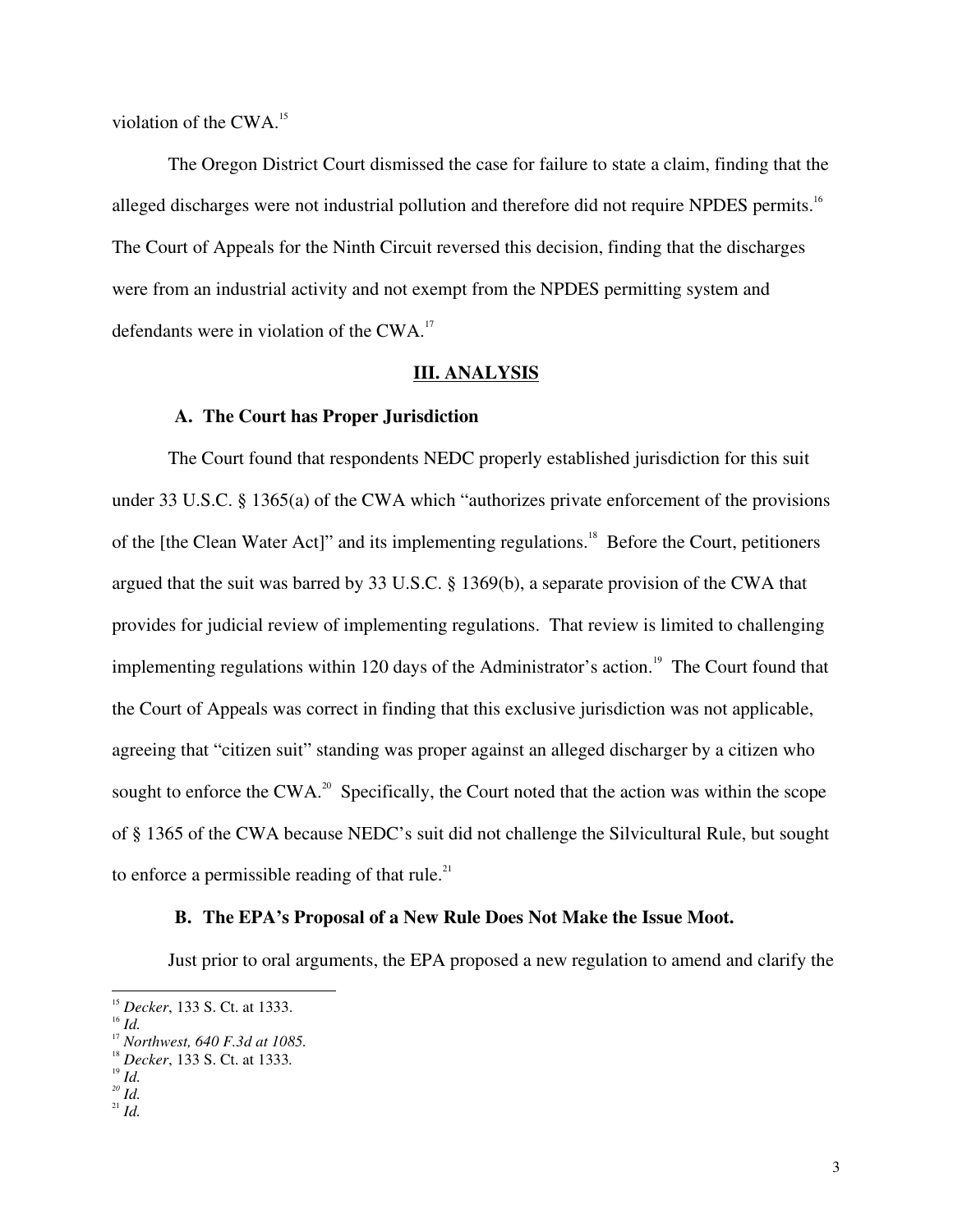Industrial Stormwater Rule.<sup>22</sup> Petitioners, joined by the United States as *amicus curiae*, argued that this amendment made this case moot because it removed the controversy regarding the language in the Rule.<sup>23</sup> The Court disagreed finding that "a case becomes moot only when it is impossible for a court to grant any effectual relief whatever to the prevailing party.<sup> $24$ </sup> Finding that the CWA contains retroactive remedies for NEDC's allegations, the Court determined that "under these circumstances, the cases remain live and justiciable" because the possibility of some remedy is real. $^{25}$ 

#### **C. Whether Logging Constitutes Industrial Activity.**

Because NEDC had properly established jurisdiction and their claim was still alive, the Court reviewed the merits of the arguments. Specifically, the Court determined that "under the [CWA], petitioners were required to secure NPDES permits for discharges of channeled stormwater only if they were "associated with industrial activity," 33 U.S.C. § 1342(p)(2)(B)."<sup>26</sup>

 NEDC argued that the CWA term "associated with industrial activity" "unambiguously covers discharges of channeled stormwater runoff from logging roads."<sup>27</sup> The Court dismissed this argument noting that the terms "industrial" and "industry" are related to business activity or more specifically, the processing of raw materials or manufacture of goods "in factories."<sup>28</sup> The Court gave closer consideration to NEDC's second argument that the "the Industrial Stormwater Rule unambiguously required a permit for the discharges."<sup>29</sup> There, the Court noted NEDC's point that NPDES permits are required for the categories of industries that discharge stormwater

<sup>1</sup>  $^{22}$  *Id.* 

<sup>23</sup> *Decker*, 133 S. Ct. at 1335.

<sup>24</sup> *Id.* (citing *Knox v. Service Employees Int'l*, 567 U.S. \_\_\_, 132 S. Ct. 2277, 2287 (2012).

<sup>25</sup> *Id.*

<sup>26</sup> *Id*.

 $^{27}$  *Id.* (citation omitted).

<sup>28</sup> *Decker*, 133 S. Ct at 1335.

 $\frac{29}{10}$ .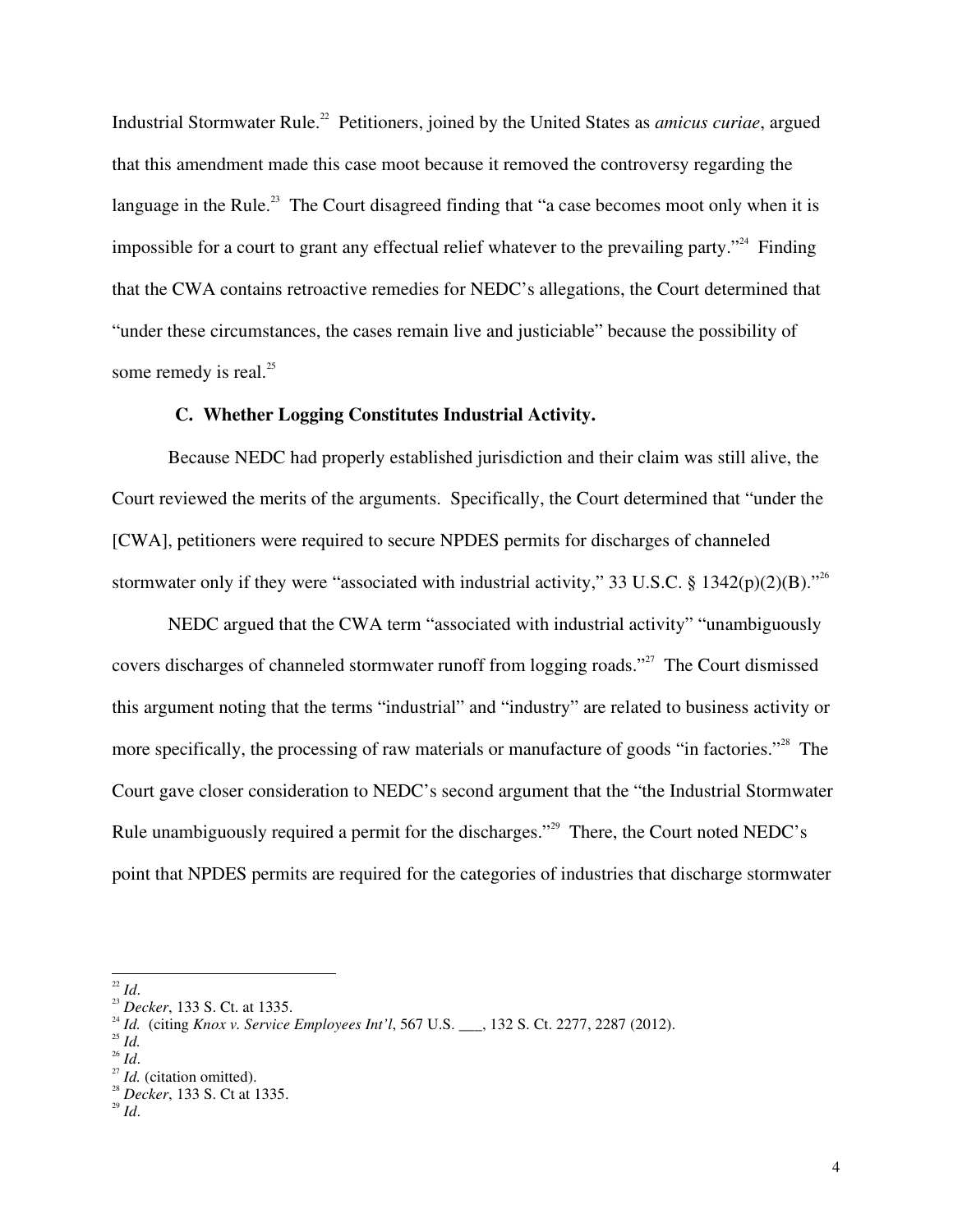from access roads in the transport of raw materials.<sup>30</sup> But "this raises the question of whether logging is a categor [y] of industr [y]" that is identified in the Code of Federal Regulations [specifically, the industrial stormwater rule.]<sup>31</sup> NEDC alleged that "logging" is in the regulation list at "Standard Industrial Classification 24."<sup>32</sup> Therefore, they argued, NPDES permits are required for the stormwater discharges related to industrial use of these roads.

 EPA countered this argument concluding that the regulation and Standard Industrial Classification 24 were intended to "regulate traditional industrial sources such as sawmills" and other fixed facilities.<sup>33</sup>

 While the Court entertained NEDC's argument, it ultimately found that "[t]he regulation's reach may be limited by the requirement that the discharges be directly related to manufacturing, processing, or materials storage areas at an industrial plant."<sup>34</sup> Further, the Court took one step further by noting that "[w]hen an agency interprets its own regulation, the Court, as a general rule, defers to it "unless that interpretation is 'plainly erroneous or inconsistent with the regulation."<sup>35</sup> According *Auer* deference, the Court found that "[t]he EPA's interpretation is a permissible one"<sup>36</sup>. The Court determined that the agency had been consistent in its rule that logging activities were not industrial and did not require NPDES permits--and that the definition was not a "*post hoc* justification adopted in response to litigation."<sup>37</sup>

#### **IV. CONCLUSION**

The Court found that the EPA permissibly construed the Industrial Stormwater Rule

finding that the Rule exempts discharges of "channeled stormwater" from logging roads from the

1

<sup>36</sup> *Id.*

<sup>30</sup> *Id*. at 1336. (*citing* 40 C.F.R. § 122.26(b)(14) (2006)).

<sup>31</sup> *Id*.

<sup>32</sup> *Id.*

<sup>&</sup>lt;sup>33</sup> *Id.* (*citing* Brief for Amicus Curiae 24-25).

<sup>34</sup> *Decker*, 133 S. Ct. at 1337. (*citing* 40 C.F.R. § 122.26(b)(14)).

<sup>35</sup> *Id.* (*citing Auer v. Robbins*, 519 U.S. 452, 461 (1997)).

<sup>37</sup> *Id.* at 1338*.*